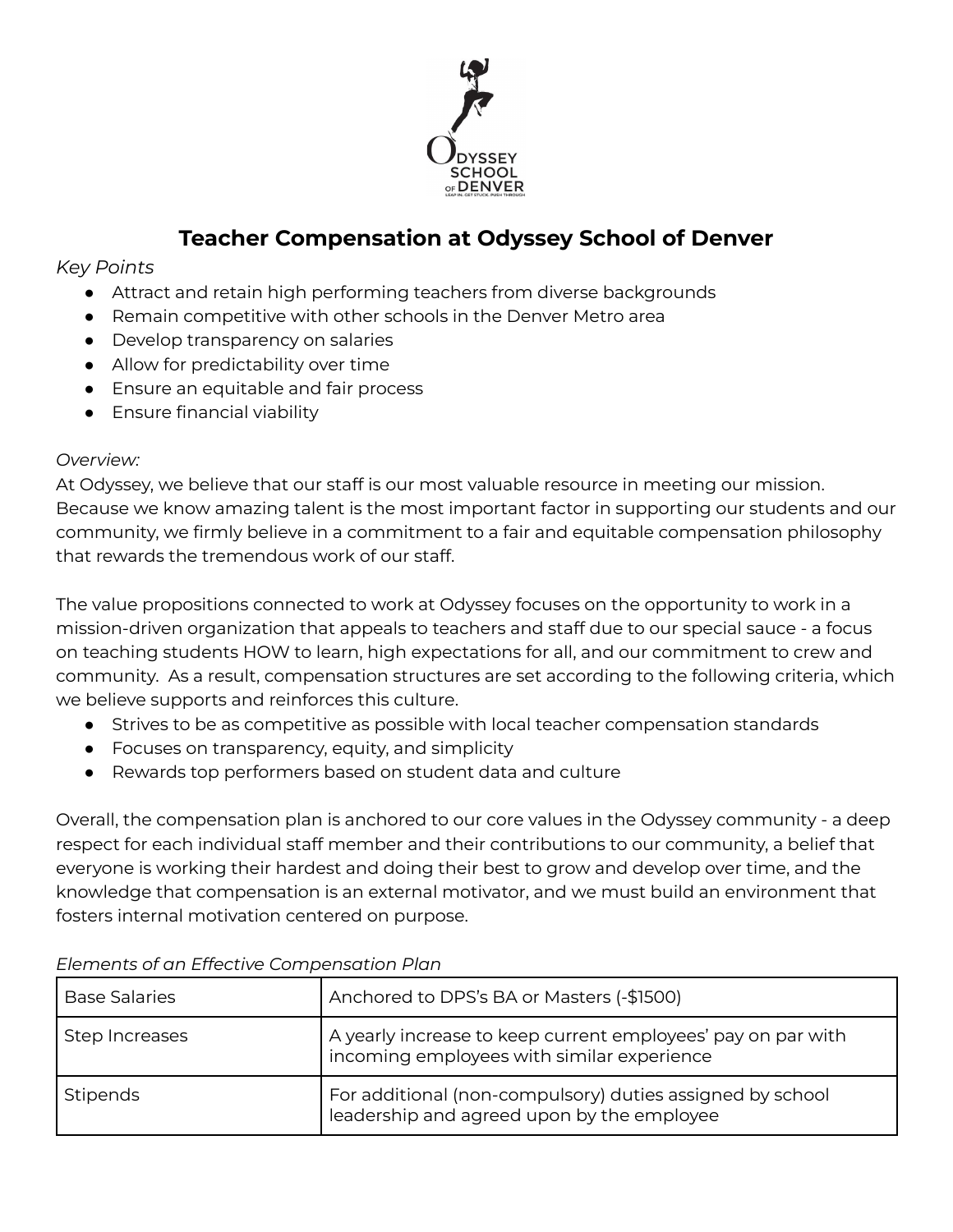

### *Base Salaries*

The teacher salary table below is closely aligned with district scale in order to be competitive with the largest educational entity in Denver. The steps will be re-evaluated annually and approved by the board to reflect changes in the cost of living, per-pupil funding, or other events that may have an impact on the financial status of Odyssey. The current system is based on the 2021-2022 DPS salary schedule, with the assumption that the 2022-2023 salary schedule will reflect a 3% COLA increase. Odyssey's scale is \$1500 less at each step from this assumed DPS scale.

| <b>Years of Experience</b> | <b>Base Salary</b> | <b>With Masters</b> |
|----------------------------|--------------------|---------------------|
| 1                          | \$47,210           | \$52,006            |
| $\overline{2}$             | \$48,339           | \$53,775            |
| 3                          | \$49,991           | \$55,544            |
| 4                          | \$51,642           | \$57,313            |
| 5                          | \$53,295           | \$59,082            |
| 6                          | \$54,946           | \$60,851            |
| 7                          | \$56,598           | \$62,620            |
| 8                          | \$58,249           | \$64,388            |
| 9                          | \$59,901           | \$66,158            |
| 10                         | \$61,554           | \$67,926            |
| $\overline{11}$            | \$63,205           | \$69,695            |
| 12                         | \$64,857           | \$71,464            |
| 13                         | \$66,509           | \$73,234            |
| 14                         | \$68,160           | \$75,002            |
| 15                         | \$69,812           | \$76,771            |
| 16                         | \$71,464           | \$78,540            |
| 17                         | \$73,116           | \$80,309            |
| 18                         | \$74,767           | \$82,077            |

## *Updated 3/23/22*